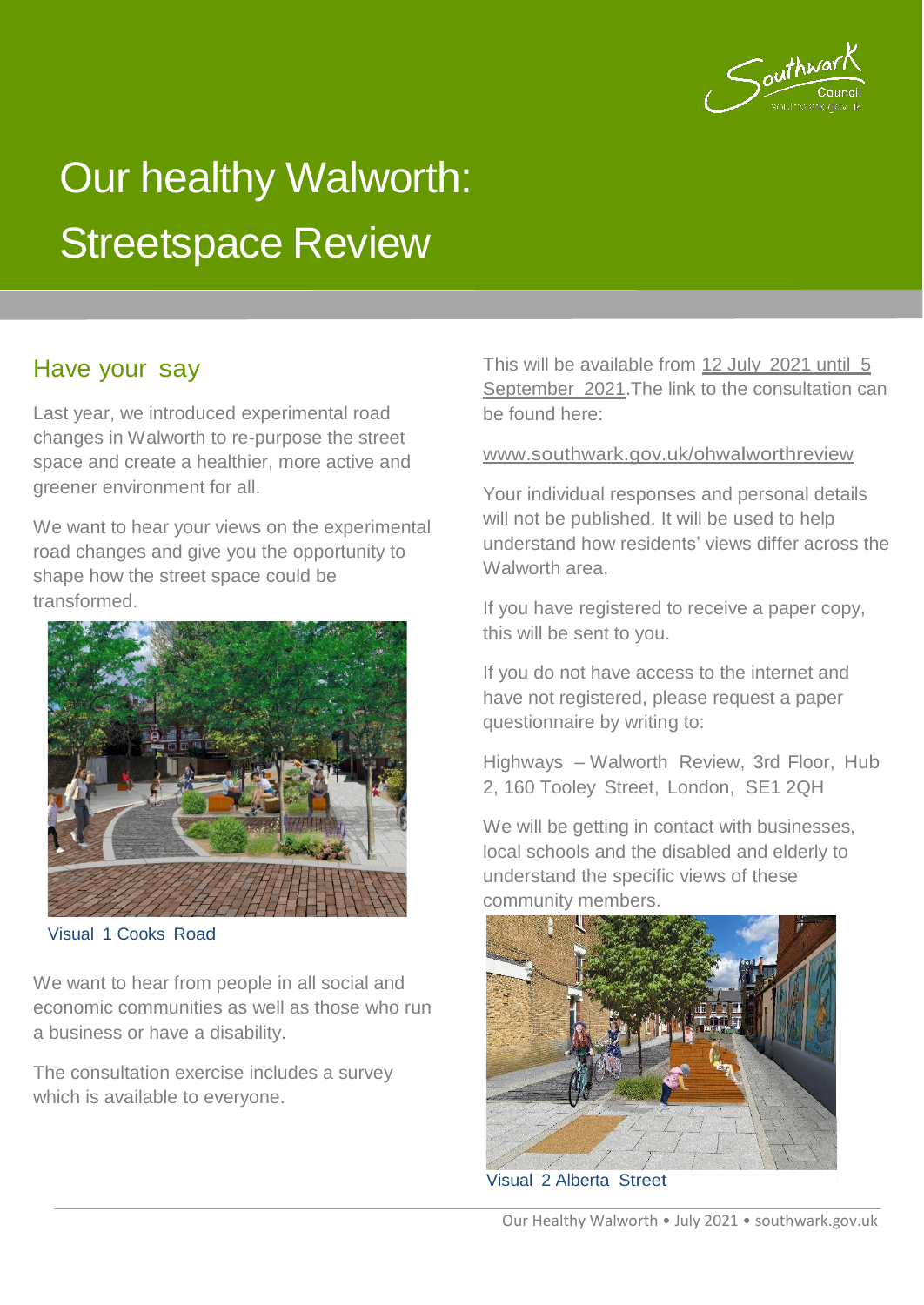Talk to the team

If you would like to find out more about the measures, and ask the team questions we are running some events for local residents and businesses.

Online meetings:

- Wednesday 4 August at 6pm
- Saturday 21 August at 2pm
- Wednesday 1 September at 6pm

To book into any or all of these meetings please visit: [https://walworthreview.eventbrite.co.uk](https://walworthreview.eventbrite.co.uk/)

Pop up stands:

There will be pop-up stand events throughout July and August where you can speak to the team and ask questions.

To find the dates and locations of these pop up stands go to:

[www.southwark.gov.uk/ohwalworthreview](http://www.southwark.gov.uk/ohwalworthreview)

# Why did we make these changes?

Overall, across the borough, we want to:

- Improve road safety.
- Reduce carbon emissions to help tackle the climate emergency.
- Make walking and cycling an enjoyable, safe and easy way to get around. -
- Reduce inequalities in health and wellbeing. -
- Reduce the amount of cut-through traffic.
- Reduce parking pressure for local residents. -
- Encourage people to shop locally to support businesses and reduce car use. -
- Improve air quality and reduce pollution and noise levels. -
- Make more space on our pavements for social distancing to help keep everyone safe from COVID-19. -

The changes in Walworth aim to:

- Re-purpose the street space for the community to relax, enjoy, socialise and support local business.
- Create safe spaces for active travel and play by reducing through traffic. -
- Maintain and improve bus reliability.

### Walworth Low-Emission Neighbourhood (LEN)

The council is working with local communities, schools and businesses to improve air quality, create healthier public spaces in Walworth, promote sustainable living and highlight some of the rich local history.

The trial road changes introduced are closely aligned with the aims of the Walworth LEN.

# What are the timescales for the review?

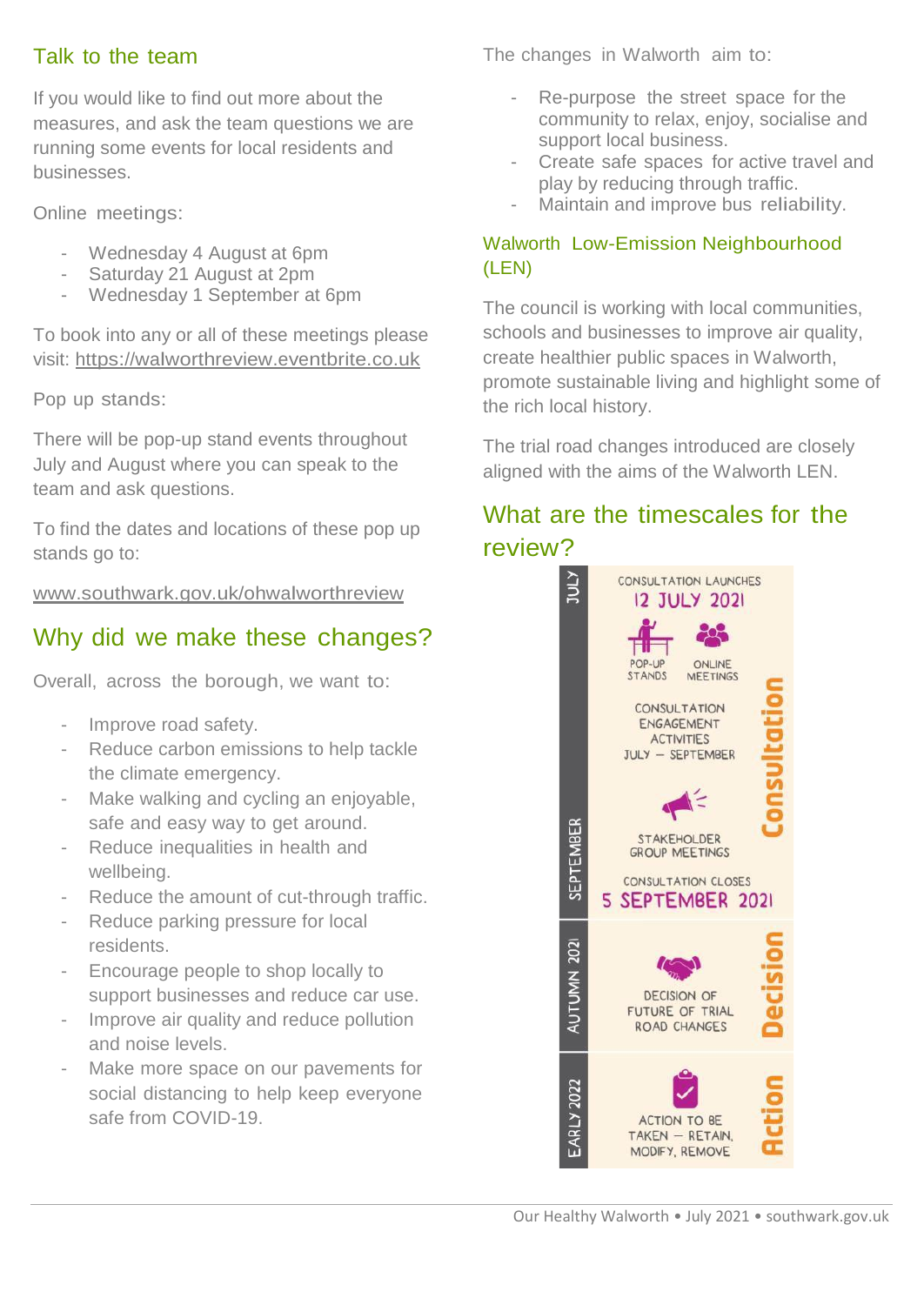## What are the interim monitoring results from the review?

We have analysed the traffic and cycling data from traffic counts in April 2021 and have compared these with traffic counts before the experimental road changes were introduced.

**Cycling** 



Across all sites: (2,500 cycles per day)



#### Motorised traffic

Walworth Area:



Across all sites: (-15,000 vehicles per day

#### Internal Roads



#### External Roads



(+1,900 vehicles per day)

Walworth Road (-2,300 vehicles per day) Corridor: (+300 vehicles per day) Where traffic has increased we will continue to monitor and will investigate potential mitigation measures.

Further monitoring of traffic and cycling has been carried out in June and July 2021 which will help to improve our understanding of the impact of the trial road changes.

#### What else are we monitoring?

Air Quality modelling is underway to evaluate the impact of the measures.

Equality Impact Assessments will be updated with outcome of consultation and engagement with protected characteristic groups.

Additional counts to analyse trip destinations, and cycling and pedestrian movements.

Further details and monitoring reports can be found at:

[www.southwark.gov.uk/ohwalworthreview](http://www.southwark.gov.uk/ohwalworthreview)

# Creating more space for the community

We are creating more space on local streets for the community to use.

In July and August we will be making some temporary changes to the trial measures at Amelia Street, Cooks Road and Alberta Street. This will be an opportunity for the community to see how the street space could be used once cars are reduced.

The changes will include temporary seating, greenery and planting, colourful artwork designed by the local community and cycle parking.

We will also be consulting on a number of cycle hangars in Walworth to make it easier for you to cycle and making some changes to parking to increase capacity or improve traffic flow. To find out more about these changes go to:

[www.southwark.gov.uk/ohwalworthreview](http://www.southwark.gov.uk/ohwalworthreview)